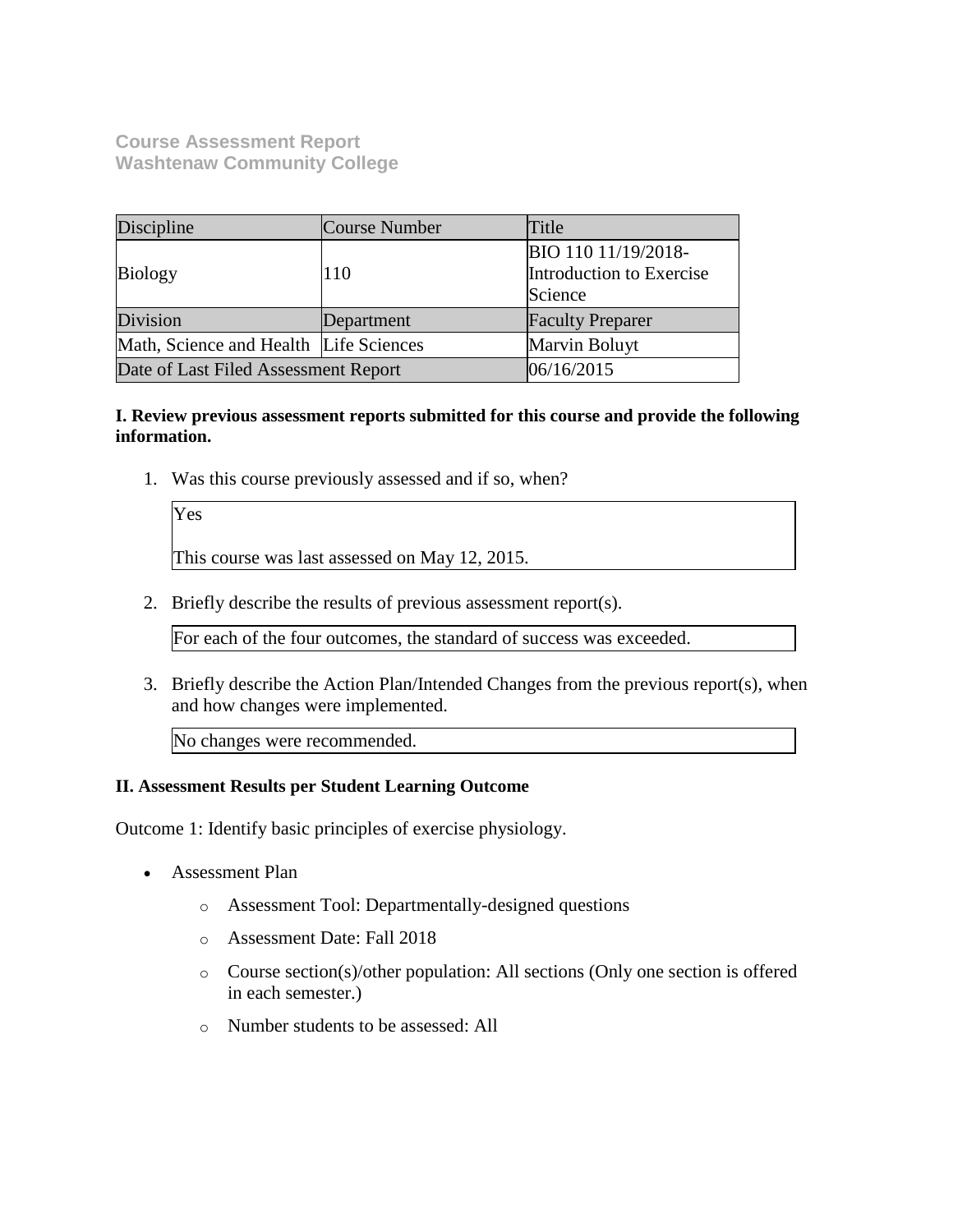- o How the assessment will be scored: Assessment will be embedded in unit exam #1. Questions will be randomly chosen from a pool of questions that address outcome 1.
- o Standard of success to be used for this assessment: At least 70% of the students who take exam 1 will score at least 75% on the questions from this content area.
- o Who will score and analyze the data: Life Sciences Faculty
- 1. Indicate the Semester(s) and year(s) assessment data were collected for this report.

| Fall (indicate years below) below) | Winter (indicate years) | SP/SU (indicate years)<br>below) |
|------------------------------------|-------------------------|----------------------------------|
| 2018                               | 2018                    |                                  |

2. Provide assessment sample size data in the table below.

| # of students enrolled | # of students assessed |
|------------------------|------------------------|
| 42                     |                        |

3. If the number of students assessed differs from the number of students enrolled, please explain why all enrolled students were not assessed, e.g. absence, withdrawal, or did not complete activity.

Several students withdrew during the Winter semester of 2018, and one student audited the course. During the Fall semester of 2018, several students either withdrew or failed to participate. Therefore, 36 of the 42 students enrolled in BIO 110 during these two semesters (W and F of 2018) were assessed.

4. Describe how students from all populations (day students on campus, DL, MM, evening, extension center sites, etc.) were included in the assessment based on your selection criteria.

Only one section of this mixed mode course is offered each semester. During Winter semester, it is at 1-4 PM on Wednesdays. During Fall semester, it is from 5:30-8:30 PM on Wednesdays.

5. Describe the process used to assess this outcome. Include a brief description of this tool and how it was scored.

The Unit 1 Exam (Exercise Physiology) score was used to evaluate the first outcome. Questions on these machine-generated exams are chosen from pools of questions on each module. We also assessed the questions that appeared on the greatest number of exams for more granular data.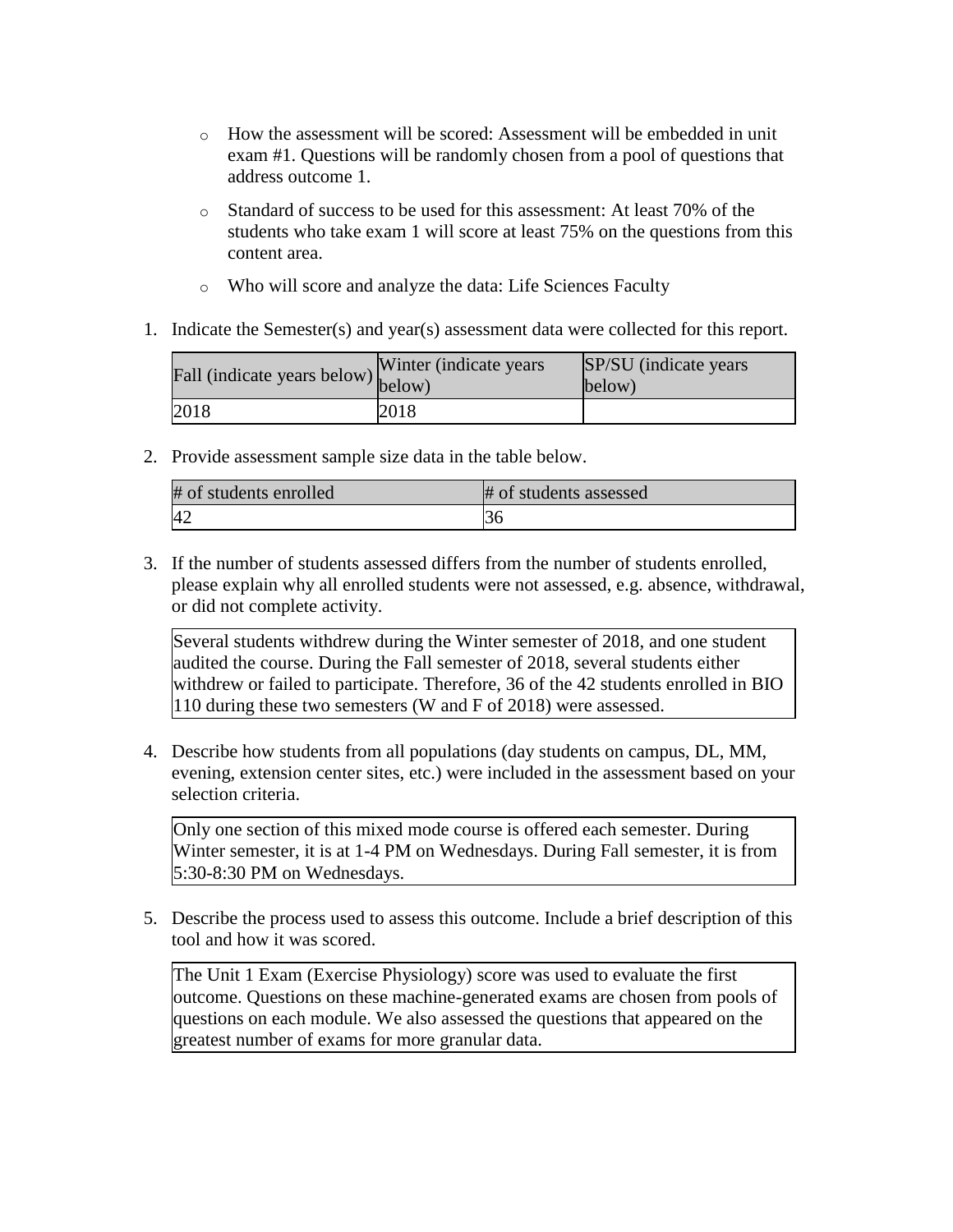6. Briefly describe assessment results based on data collected for this outcome and tool during the course assessment. Discuss the extent to which students achieved this learning outcome and indicate whether the standard of success was met for this outcome and tool.

#### Met Standard of Success: No

The standard of success for this outcome is that 70% of students will score 75% or better on Exam 1.

During Winter semester 2018, 38% of the students (6 of 16) scored 75% or higher on Exam 1. This did not meet the standard of success. Of the eight questions that appeared on all 16 students' exams, more than 70% of students answered six of the eight questions correctly. 38% and 40% of the students answered the other two questions correctly.

During Fall semester 2018, 65% of students (13 of 20) scored 75% or higher on Exam 1. This did not meet the standard of success. Of the 16 questions that appeared on each of the 20 student's exam, more than 75% of the students answered 15 questions (94%) correctly.

For both semesters combined, 53% of students (19 of 36) scored 75% or higher. This did not meet the standard of success.

7. Based on your interpretation of the assessment results, describe the areas of strength in student achievement of this learning outcome.

For the Exercise Physiology exam questions that were most commonly selected by the computer and therefore appeared on all student's exams, the students exceeded the standard of success. Since the selection of questions is random, it is not clear why students performed better on these questions than on ones selected less frequently, but the performance on these more commonly occurring questions is a strength in student achievement.

8. Based on your analysis of student performance, discuss the areas in which student achievement of this learning outcome could be improved. If student met standard of success, you may wish to identify your plans for continuous improvement.

Student achievement on the Exercise Physiology outcome requires improvement. Possible tactics to rectify this situation include:

1. Targeting individual question material with more time during the face-to-face discussions.

2. Rewording questions that may be "tricky".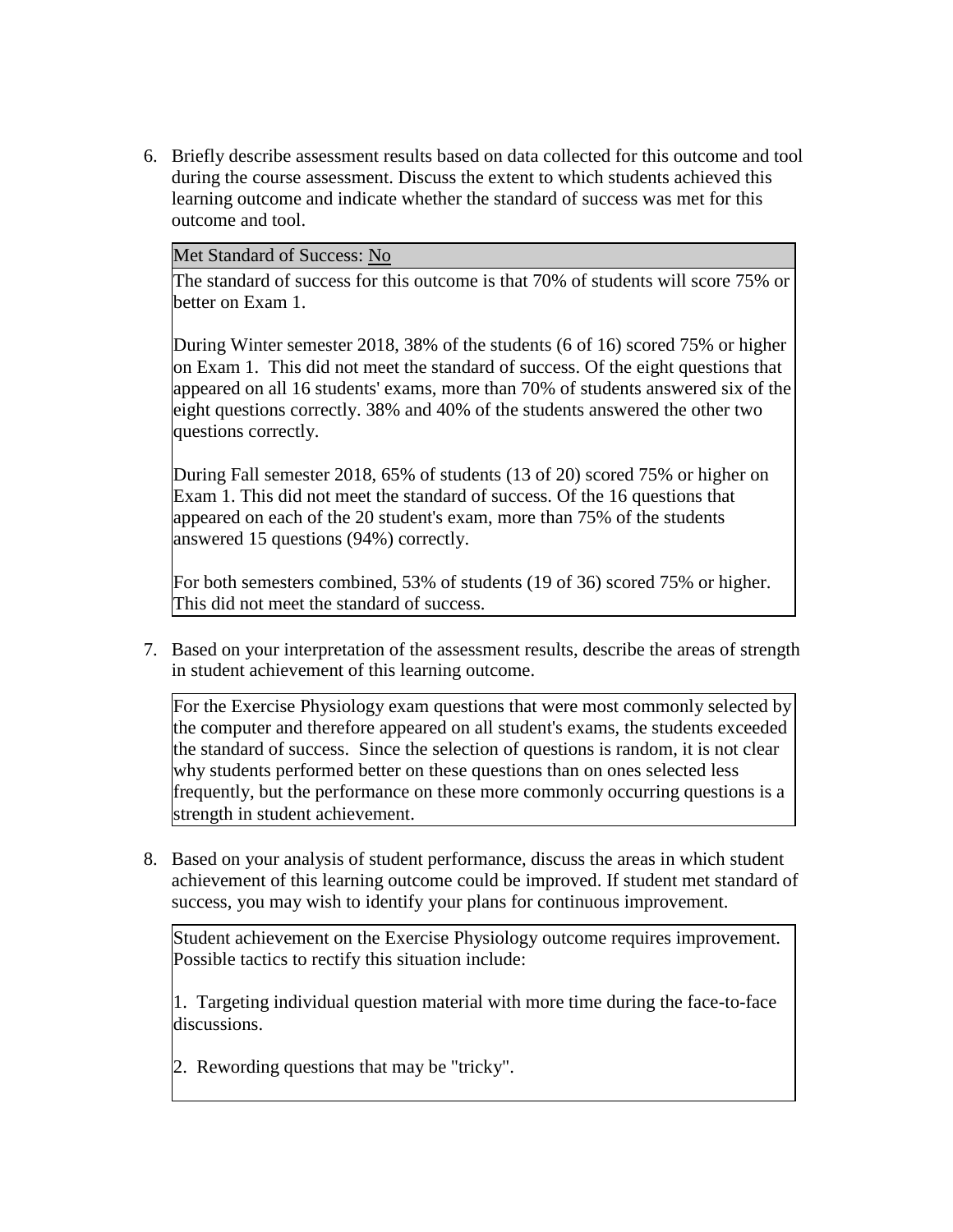3. Splitting the Exam 1 material into two 50-point exams to replace the current single 100-point exam.

Outcome 2: Recognize the basic principles of motor learning.

- Assessment Plan
	- o Assessment Tool: Departmentally-designed questions
	- o Assessment Date: Fall 2018
	- o Course section(s)/other population: All sections (Only one section is offered in each semester.)
	- o Number students to be assessed: All
	- o How the assessment will be scored: Assessment will be embedded in unit exam #3. Questions will be randomly chosen from a pool of questions that address the motor learning outcome.
	- o Standard of success to be used for this assessment: At least 70% of the students who take exam 1 will score at least 75% on the questions from this content area.
	- o Who will score and analyze the data: Life Science Faculty
- 1. Indicate the Semester(s) and year(s) assessment data were collected for this report.

| rall (indicate years below) below) | Winter (indicate years) | SP/SU (indicate years)<br>below) |
|------------------------------------|-------------------------|----------------------------------|
| 2018                               | 2018                    |                                  |

2. Provide assessment sample size data in the table below.

| # of students enrolled | # of students assessed |
|------------------------|------------------------|
|                        | يدر.                   |

3. If the number of students assessed differs from the number of students enrolled, please explain why all enrolled students were not assessed, e.g. absence, withdrawal, or did not complete activity.

Several students withdrew during the Winter semester of 2018, and one student audited the course. During the Fall semester of 2018, several students either withdrew, or failed to participate in the Motor Learning exam. Over both semesters, 33 of the 42 students originally enrolled in BIO 110 participated in the Motor Learning exam.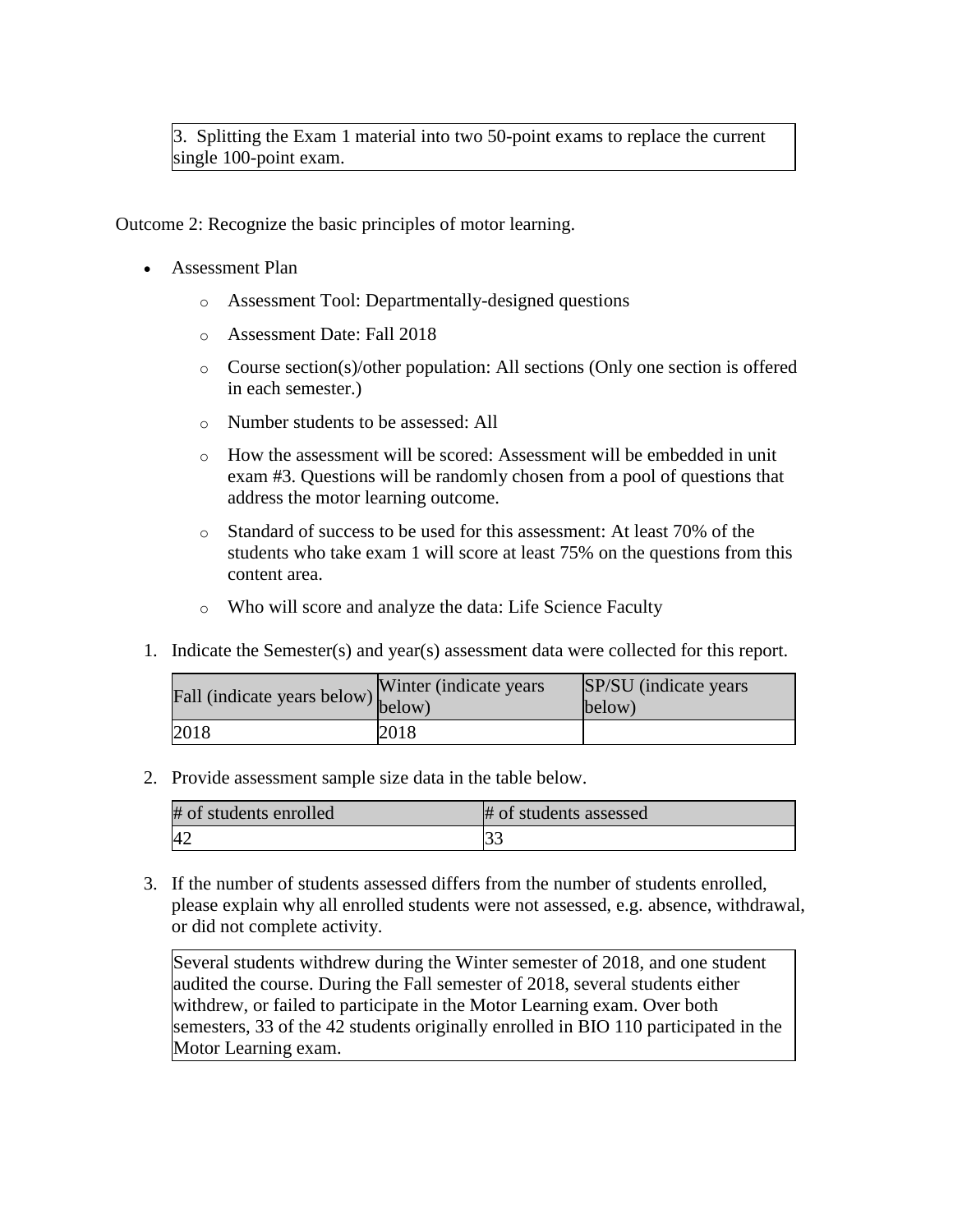4. Describe how students from all populations (day students on campus, DL, MM, evening, extension center sites, etc.) were included in the assessment based on your selection criteria.

Only one section of this mixed mode course is offered each semester. During Winter semester, it is at 1-4 PM on Wednesdays. During Fall semester, it is from 5:30-8:30 PM on Wednesdays.

5. Describe the process used to assess this outcome. Include a brief description of this tool and how it was scored.

The Motor Learning exam score was used to evaluate the second outcome (Motor Learning). Questions on these machine-generated exams are chosen from pools of questions on each module. We also assessed the questions that appeared on the greatest number of exams for more granular data.

6. Briefly describe assessment results based on data collected for this outcome and tool during the course assessment. Discuss the extent to which students achieved this learning outcome and indicate whether the standard of success was met for this outcome and tool.

Met Standard of Success: Yes

During Winter semester 2018, 62% of the students (8/13) scored 75% or higher on the Motor Learning exam. This did not meet the standard of success. Of 13 questions that appeared on at least eight of the exams, 10 questions were answered correctly by at least 75% of the students, and three were answered correctly by fewer than 75% of the students.

During Fall semester 2018, 80% of students (16/20) scored 75% or higher on the Motor Learning exam. This exceeded the standard of success. Of the 21 most frequently occurring questions, 18 of 21 or 86% were answered correctly by at least 75% of the students.

If both sections are combined, 73% or 24 of 33 students scored 75% or higher on the Motor Learning Exam. This exceeded the standard of success.

7. Based on your interpretation of the assessment results, describe the areas of strength in student achievement of this learning outcome.

Students performed very well on this exam topic (Motor Learning). One reason may be that it was a 50-point exam, whereas the other exams assessed were 100 points. Another reason may be that the Motor Learning area is slightly more conceptual with a slightly lower volume of detailed facts.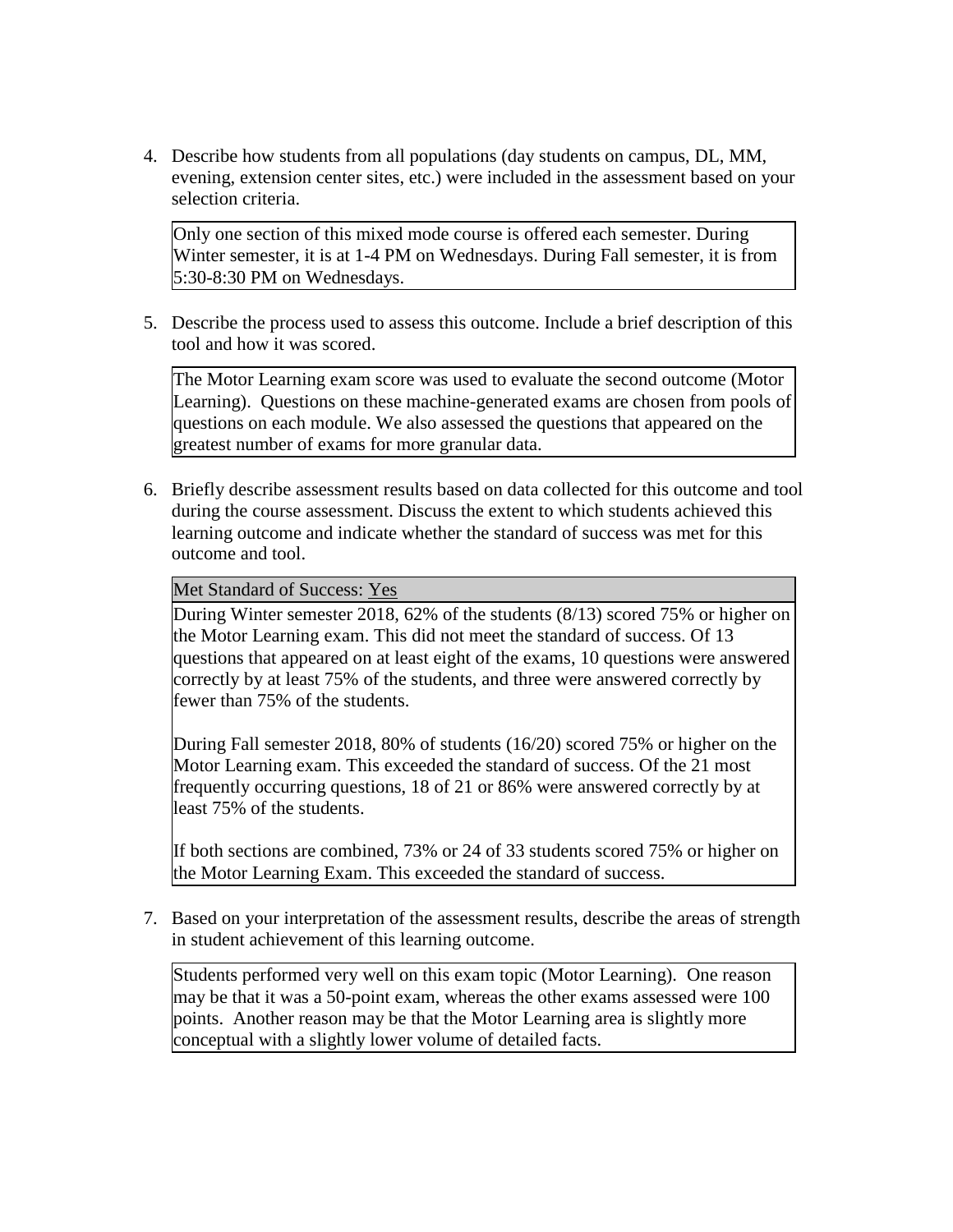8. Based on your analysis of student performance, discuss the areas in which student achievement of this learning outcome could be improved. If student met standard of success, you may wish to identify your plans for continuous improvement.

Individual questions should be analyzed to strengthen the presentation of material represented by questions on which students struggled.

Outcome 3: Identify the basic principles of biomechanics.

- Assessment Plan
	- o Assessment Tool: Departmentally-designed questions
	- o Assessment Date: Fall 2018
	- o Course section(s)/other population: All sections (Only one section is offered in each semester.)
	- o Number students to be assessed: All
	- o How the assessment will be scored: Assessment will be embedded in unit exam #2. Questions will be randomly selected from a pool of questions that address the biomechanics outcome.
	- o Standard of success to be used for this assessment: At least 70% of the students who take exam 2 will score at least 75% on the questions from this content area.
	- o Who will score and analyze the data: Life Science Faculty
- 1. Indicate the Semester(s) and year(s) assessment data were collected for this report.

| Fall (indicate years below) below) | Winter (indicate years) | SP/SU (indicate years)<br>below) |
|------------------------------------|-------------------------|----------------------------------|
| 2018                               | 2018                    |                                  |

2. Provide assessment sample size data in the table below.

| # of students enrolled | # of students assessed |
|------------------------|------------------------|
| 42                     |                        |

3. If the number of students assessed differs from the number of students enrolled, please explain why all enrolled students were not assessed, e.g. absence, withdrawal, or did not complete activity.

Several students withdrew during the Winter semester of 2018, and one student audited the course. During the Fall semester of 2018, several students either withdrew, or failed to participate. A total of 34 of the 42 students originally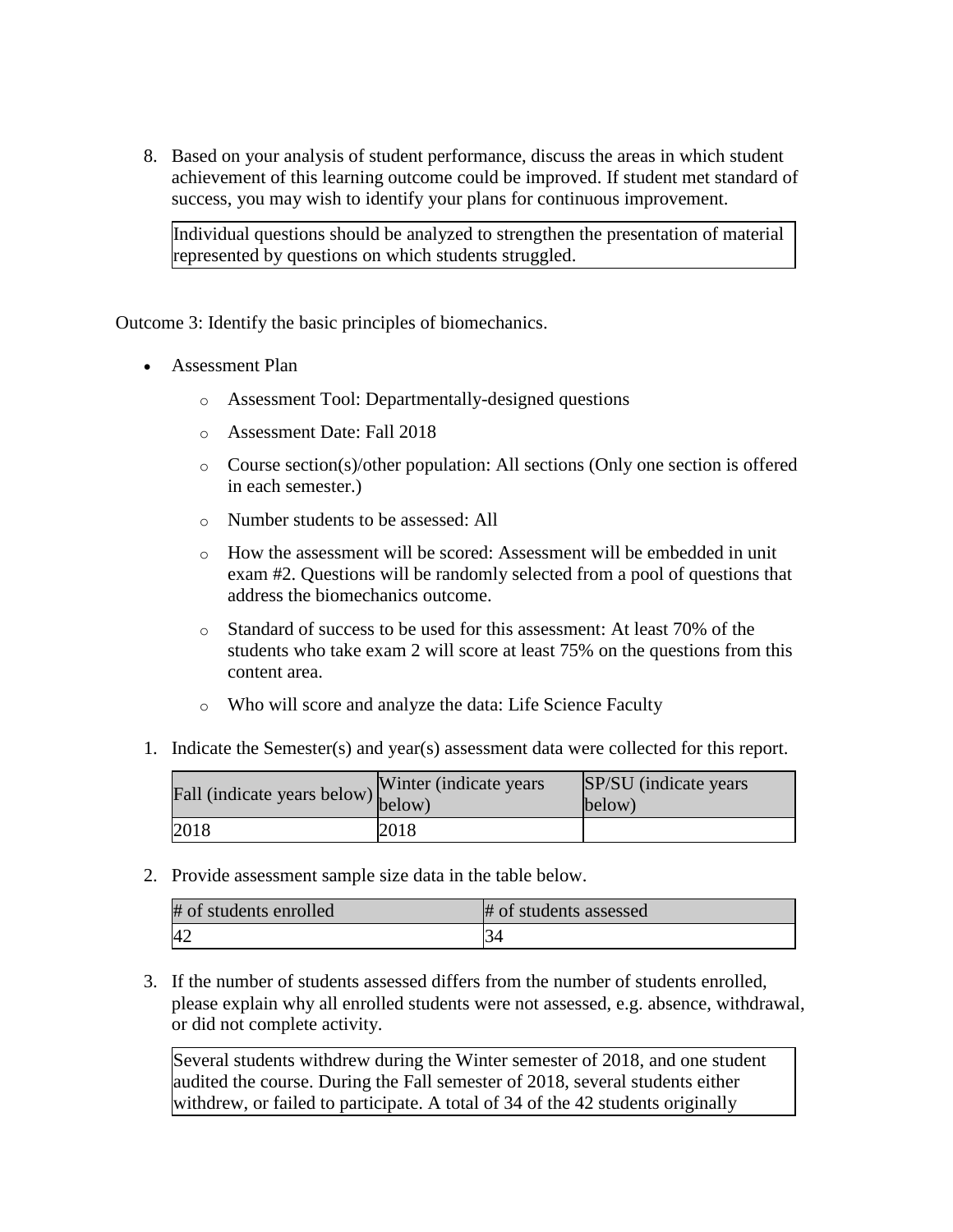enrolled in BIO 110 during these two semesters participated in the Biomechanics Exam.

4. Describe how students from all populations (day students on campus, DL, MM, evening, extension center sites, etc.) were included in the assessment based on your selection criteria.

Only one section of this mixed mode course is offered each semester. During Winter semester, it is at 1-4 PM on Wednesdays. During Fall semester, it is from 5:30-8:30 PM on Wednesdays.

5. Describe the process used to assess this outcome. Include a brief description of this tool and how it was scored.

The Unit 3 Exam score was used to evaluate the third outcome (Biomechanics). Questions on these machine-generated exams are chosen from pools of questions on each module. We also assessed the questions that appeared on the greatest number of exams for more granular data.

6. Briefly describe assessment results based on data collected for this outcome and tool during the course assessment. Discuss the extent to which students achieved this learning outcome and indicate whether the standard of success was met for this outcome and tool.

## Met Standard of Success: No

During Winter semester 2018, 67% (10 of 15) students scored at least 75% on the Biomechanics Exam. This did not meet the standard of success. Item analysis revealed that on the 24 questions that were common among at least 11 students, more than 75% of the students answered 15 of these correctly while less than 75% of the students answered nine of these questions correctly.

During Fall semester 2018, 68% or 13 of 19 students scored at least 75% on Exam 3 (Biomechanics). This did not meet the standard of success. More than 75% of students answered 8 of the 12 most frequently occurring questions (67%) correctly.

When both sections are combined, a total of 68% or 23 of 34 students scored at least 75% on the Biomechanics Exam. This did not meet the standard of success.

7. Based on your interpretation of the assessment results, describe the areas of strength in student achievement of this learning outcome.

For some of the Biomechanics Exam questions that were most commonly selected by the computer and therefore appeared on all student's exams, the students exceeded the standard of success.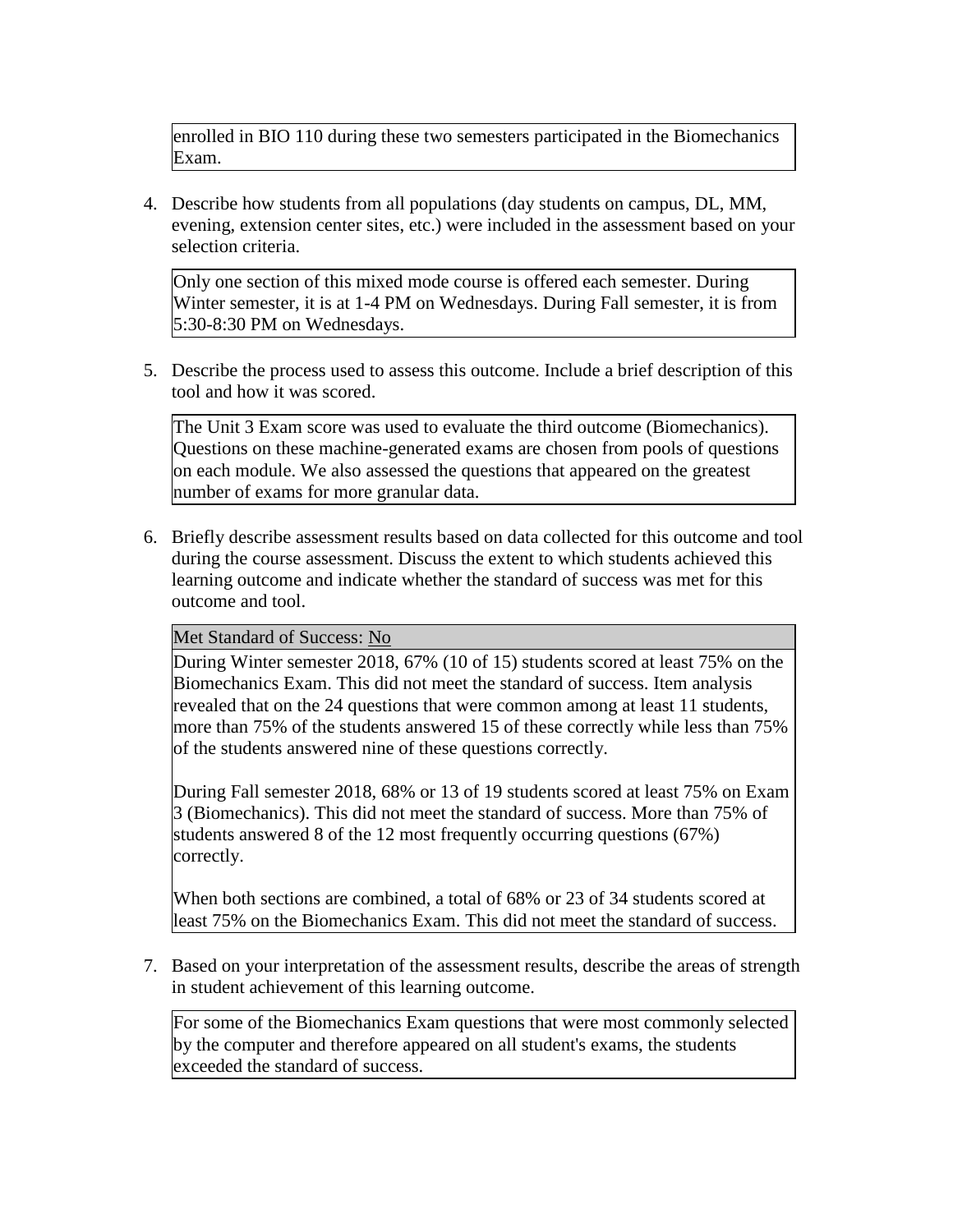8. Based on your analysis of student performance, discuss the areas in which student achievement of this learning outcome could be improved. If student met standard of success, you may wish to identify your plans for continuous improvement.

Student achievement on the Biomechanics outcome requires improvement. Possible tactics to rectify this situation include:

1. Targeting individual question material with more time during the face-to-face discussions.

2. Rewording questions that may be "tricky".

3. Splitting the Biomechanics Exam Material into two 50-point exams to replace the current single 100-point exam.

Outcome 4: Create a career plan with multiple endpoints by identifying career options.

- Assessment Plan
	- o Assessment Tool: Career Plan
	- o Assessment Date: Fall 2018
	- o Course section(s)/other population: All sections (Only one section is offered in each semester.)
	- o Number students to be assessed: All submitted career plans
	- o How the assessment will be scored: Career Plans are graded based on a rubric (attached).
	- o Standard of success to be used for this assessment: At least 70% of students will score above 75% on the career plan assignment.
	- o Who will score and analyze the data: Life Science Faculty
- 1. Indicate the Semester(s) and year(s) assessment data were collected for this report.

| rall (indicate years below) below) | Winter (indicate years) | SP/SU (indicate years)<br>below) |
|------------------------------------|-------------------------|----------------------------------|
| 2018                               | 2018                    |                                  |

2. Provide assessment sample size data in the table below.

| # of students enrolled | # of students assessed |
|------------------------|------------------------|
| -42                    |                        |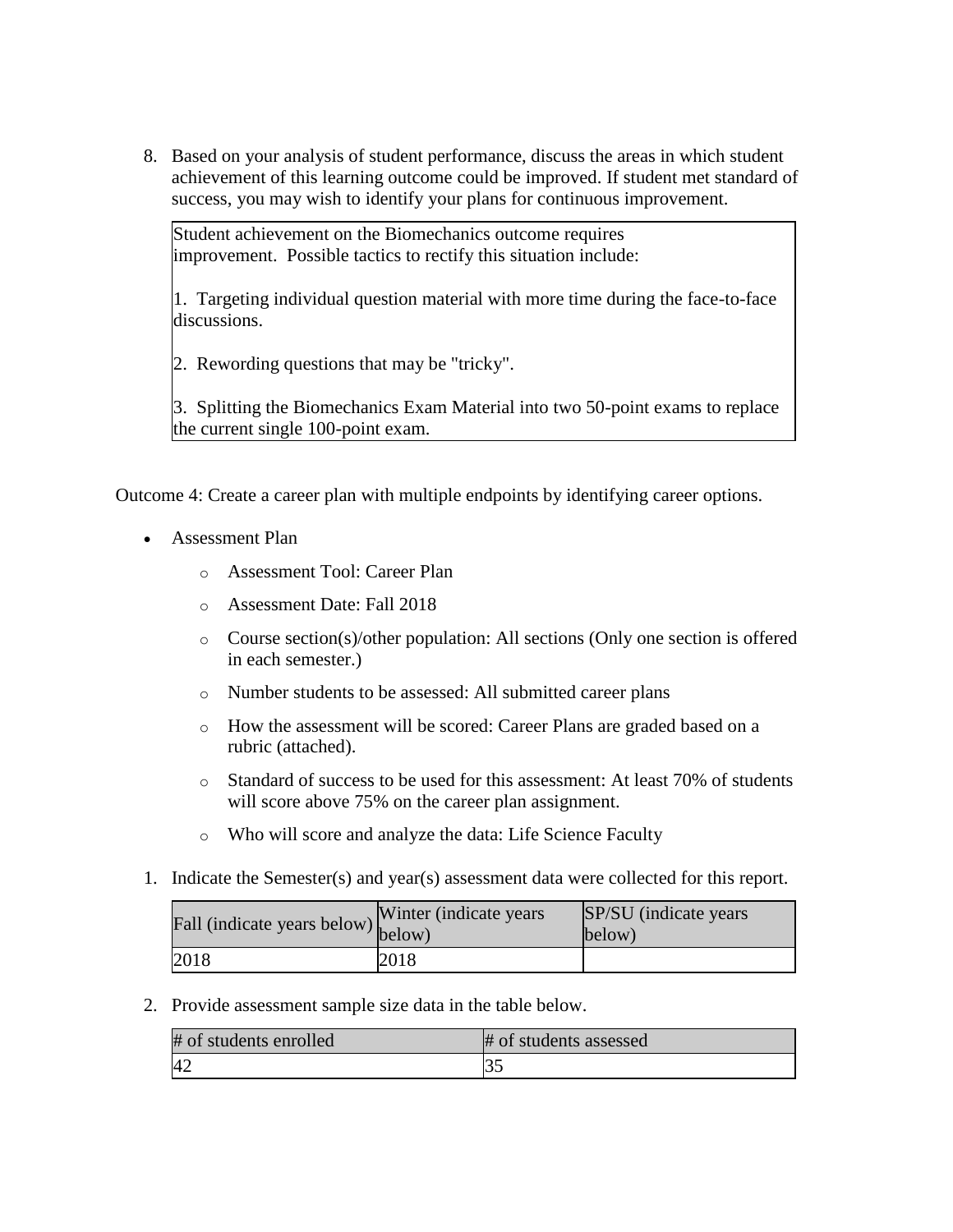3. If the number of students assessed differs from the number of students enrolled, please explain why all enrolled students were not assessed, e.g. absence, withdrawal, or did not complete activity.

Several students withdrew during the Winter semester of 2018, and one student audited the course. During the Fall semester of 2018, several students either withdrew or failed to participate. Over both semesters, 35 of the 42 students originally enrolled in BIO 110 completed the Career Plan Assignment.

4. Describe how students from all populations (day students on campus, DL, MM, evening, extension center sites, etc.) were included in the assessment based on your selection criteria.

Only one section of this mixed mode course is offered each semester. During Winter semester, it is at 1-4 PM on Wednesdays. During Fall semester, it is from 5:30-8:30 PM on Wednesdays.

5. Describe the process used to assess this outcome. Include a brief description of this tool and how it was scored.

The Career Plan is a major paper that represents 25% of the overall course grade. It is graded with a rubric that is content-oriented, so that only about 20% or less of the grade is based on writing, organization, grammar, and formatting.

6. Briefly describe assessment results based on data collected for this outcome and tool during the course assessment. Discuss the extent to which students achieved this learning outcome and indicate whether the standard of success was met for this outcome and tool.

Met Standard of Success: Yes

During Winter semester of 2018, 87% (13/15) of students scored 75% or better on the career plan assignment. This exceeded the standard of success. During Fall semester of 2018, 95% (19/20) of students scored 75% or better. Overall, 32 of 35 students (91%) scored 75% or better on the Career Plan Assignment. This exceeded the standard of success.

7. Based on your interpretation of the assessment results, describe the areas of strength in student achievement of this learning outcome.

Students exceeded the standard of success by a large margin on the Career Plan Assignment. The papers were overwhelmingly well written, well organized, and showed signs of significant scholarship. This is likely due to the number of assignments that were turned in periodically that became part of the final paper. Other factors that likely contributed to the success of students on this outcome include the detailed instructions, examples, and template; the weekly reminders and tips, the availability of the writing center and the instructor's office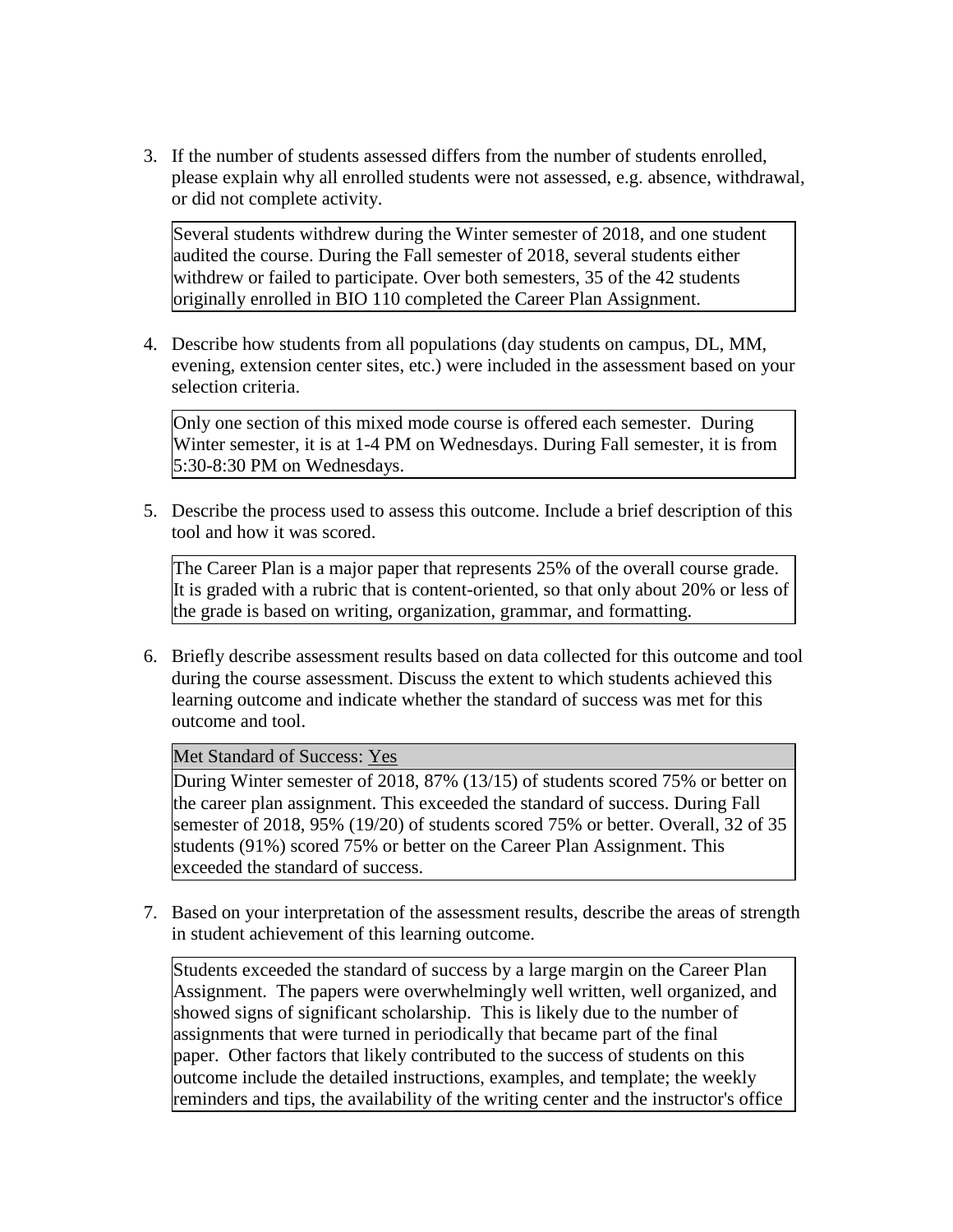hours for help, and the interesting and individualized nature of the assignment. Finally, the opportunity to revise the paper after the initial grading definitely improves grades on this assignment.

8. Based on your analysis of student performance, discuss the areas in which student achievement of this learning outcome could be improved. If student met standard of success, you may wish to identify your plans for continuous improvement.

Despite the high rate of success on this outcome, efforts to remind, assist, clarify, and inspire students will continually be made to achieve an even higher level of success.

## **III. Course Summary and Intended Changes Based on Assessment Results**

1. Based on the previous report's Intended Change(s) identified in Section I above, please discuss how effective the changes were in improving student learning.

No changes were intended.

2. Describe your overall impression of how this course is meeting the needs of students. Did the assessment process bring to light anything about student achievement of learning outcomes that surprised you?

I was surprised that students did not meet the standard of success on two of the outcomes, as they did on the last assessment. I hypothesize that they may do better if the two large exams on which they fell short on are broken into smaller exams.

Therefore I propose that we:

1) Change the course to have 6 exams instead of 4. This way, all 6 exams would have 50 questions and be more consistent in size and cover a more manageable amount of material.

2) More time will be spent in face-to-face discussions of the lecture material on problematic areas.

3. Problematic questions on the exam will be examined for clarity and reworded if necessary.

3. Describe when and how this information, including the action plan, was or will be shared with Departmental Faculty.

This assessment report will be shared with the department faculty at one of the regular fall 2019 meetings.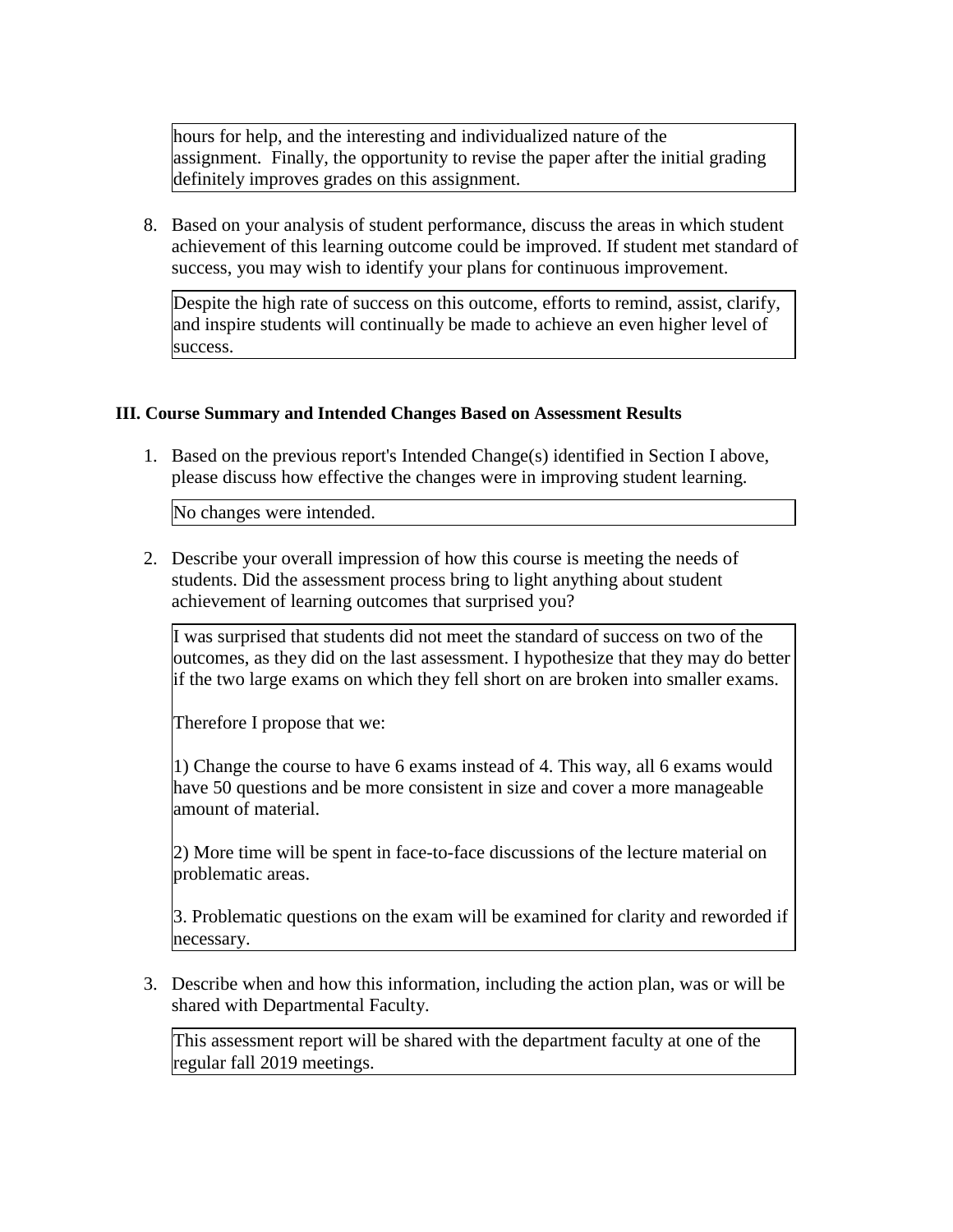## 4.

Intended Change(s)

| <b>Intended Change</b> | Description of the<br>change                                                                                                                                                                                                                                                                                                                                                   | Rationale                                                                                                                                                                                                                                                                                      | Implementation<br>Date |
|------------------------|--------------------------------------------------------------------------------------------------------------------------------------------------------------------------------------------------------------------------------------------------------------------------------------------------------------------------------------------------------------------------------|------------------------------------------------------------------------------------------------------------------------------------------------------------------------------------------------------------------------------------------------------------------------------------------------|------------------------|
| <b>Assessment Tool</b> | Exams for<br>outcomes 1 and 2<br>are currently larger<br>$(100 \text{ points})$ than<br>the other exams for performed less well<br>other outcomes. I<br>will split the<br>material for<br>outcomes 1 and 2<br>into 2 sections each better on material<br>and split the 100<br>point exams into<br>two 50 point exams<br>so that the course<br>now has 6 exams<br>instead of 4. | During this<br>assessment period,<br>the students<br>on the material that<br>was covered in 100-<br>point exams and<br>they performed<br>covered in 50-point<br>exams. Increasing<br>the number of<br>exams by<br>decreasing the<br>material on each<br>exam may improve<br>their performance. | 2019                   |
|                        | I will also check for Improving the<br>questions that may<br>have ambiguous<br>wording and clarify perform better.<br>them.                                                                                                                                                                                                                                                    | clarity of questions<br>may help students                                                                                                                                                                                                                                                      |                        |

- 5. Is there anything that you would like to mention that was not already captured?
	- 6.

# **III. Attached Files**

[Assessment Data Bio 110 Fall 2018 Boluyt V5](documents/Assessment%20Data%20BIO%20110%20Fall%202018%20%20Boluyt_V5.xlsx) **[BIO 110 Career Planning Grading Rubric](documents/BIO%20110%20Career%20Plan%20Grading%20Rubric_V10.doc)** 

| <b>Faculty/Preparer:</b>                                        | Marvin Boluyt Date: 09/24/2019     |  |
|-----------------------------------------------------------------|------------------------------------|--|
| <b>Department Chair:</b>                                        | Anne Heise <b>Date:</b> 09/25/2019 |  |
| Dean:                                                           | Victor Vega Date: $09/26/2019$     |  |
| <b>Assessment Committee Chair: Shawn Deron Date: 10/18/2019</b> |                                    |  |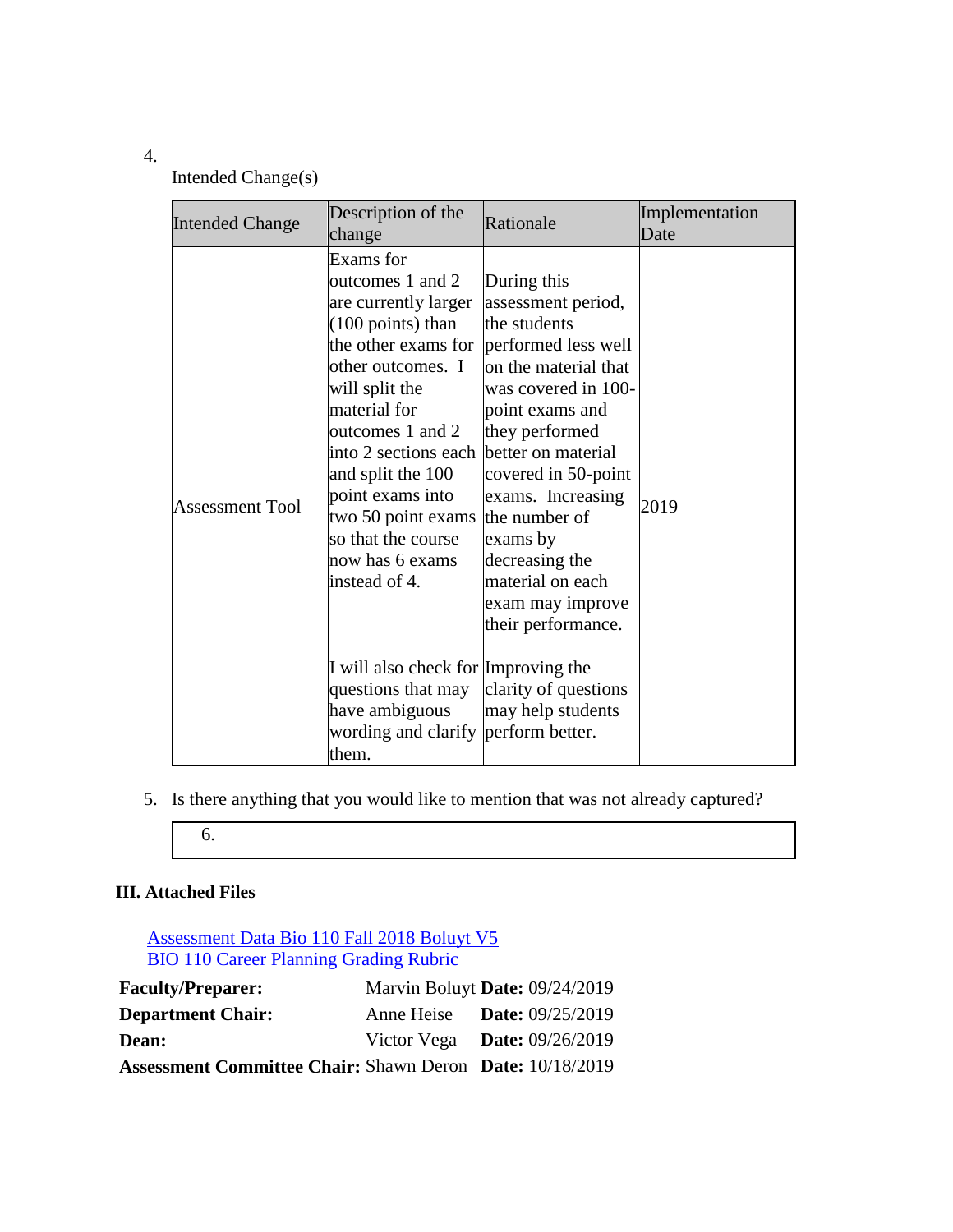**Course Assessment Report Washtenaw Community College**

| Discipline                                             | Course Number | Title                                                      |  |
|--------------------------------------------------------|---------------|------------------------------------------------------------|--|
| <b>Biology</b>                                         | 110           | BIO 110 05/12/2015-<br>Introduction to Exercise<br>Science |  |
| Division                                               | Department    | <b>Faculty Preparer</b>                                    |  |
| Math, Science and<br>Life Sciences<br>Engineering Tech |               | Marvin Boluyt                                              |  |
| Date of Last Filed Assessment Report                   |               |                                                            |  |

## **I. Assessment Results per Student Learning Outcome**

Outcome 1: Identify basic principles of exercise physiology

- Assessment Plan
	- o Assessment Tool: Departmentally designed questions
	- o Assessment Date: Winter 2009
	- o Course section(s)/other population: all
	- o Number students to be assessed: all
	- o How the assessment will be scored:
	- o Standard of success to be used for this assessment:
	- o Who will score and analyze the data:
- 1. Indicate the Semester(s) and year(s) assessment data were collected for this report.

| Fall (indicate years below) below) | Winter (indicate years) | SP/SU (indicate years)<br>below) |
|------------------------------------|-------------------------|----------------------------------|
|                                    | 2015                    |                                  |

2. Provide assessment sample size data in the table below.

| # of students enrolled | # of students assessed |
|------------------------|------------------------|
|                        |                        |

3. If the number of students assessed differs from the number of students enrolled, please explain why all enrolled students were not assessed, e.g. absence, withdrawal, or did not complete activity.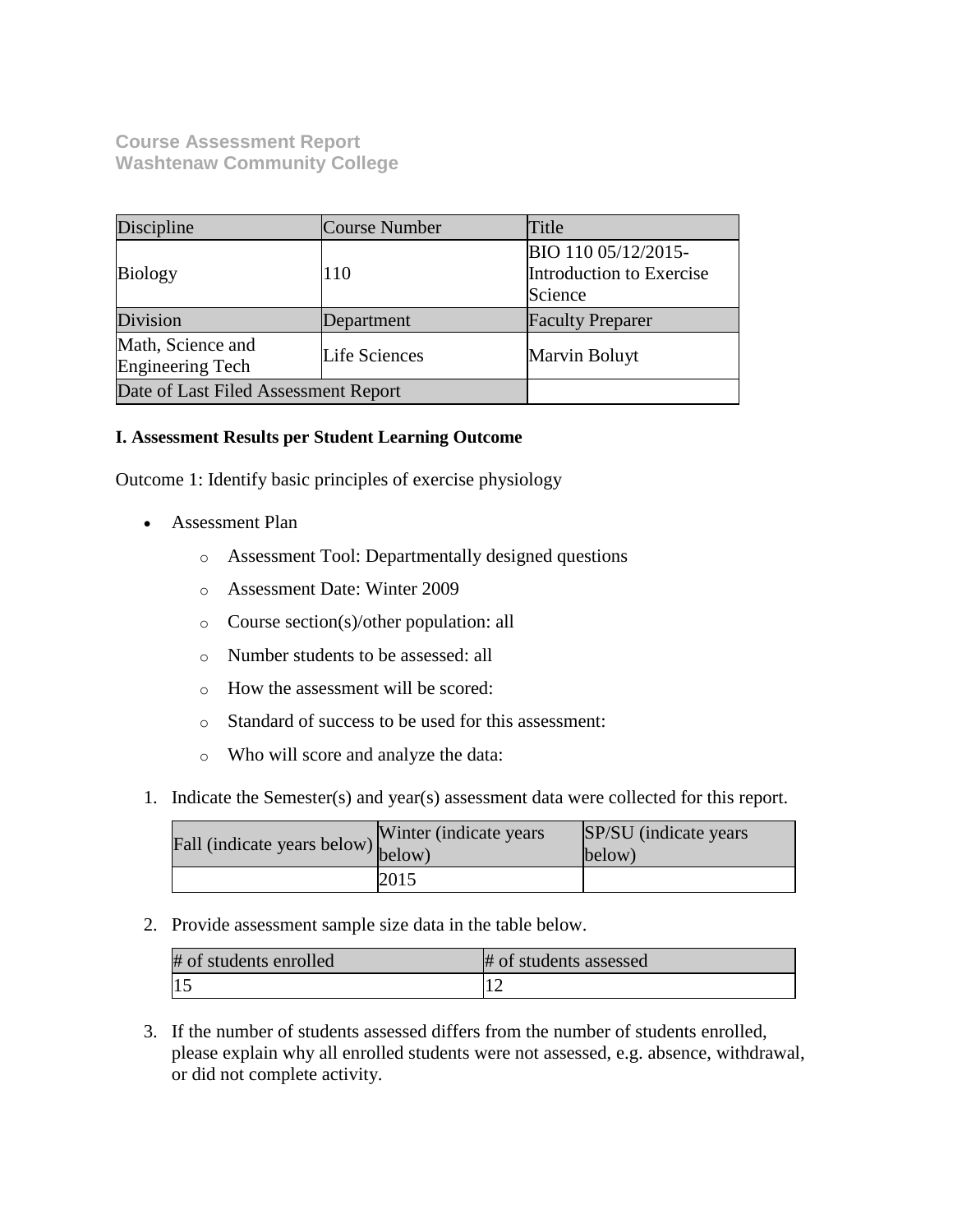12 students completed the exam 1 assessment of the knowledge for the outcome on exercise physiology (Outcome #1). 2 students withdrew, and one student audited. These three students did not take the exam 1 assessment.

4. Describe how students from all populations (day students on campus, DL, MM, evening, extension center sites, etc.) were included in the assessment based on your selection criteria.

There is only one section offered this semester in the afternoon (1-4 PM).

5. Describe the process used to assess this outcome. Include a brief description of this tool and how it was scored.

Questions for exam 1 were randomly drawn from pools of questions that address the outcome on exercise physiology and its objectives. Students were assessed on their performance on these questions. Item analysis was performed.

6. Briefly describe assessment results based on data collected for this outcome and tool during the course assessment. Discuss the extent to which students achieved this learning outcome and indicate whether the standard of success was met for this outcome and tool.

## Met Standard of Success: Yes

92% of students (11 of 12) scored more than 70% on the questions for this outcome. In a subset of 10 questions selected from exam 1, more than 70% of students answered each of the ten questions correctly. This exceeds the standard of success.

7. Based on your interpretation of the assessment results, describe the areas of strength in student achievement of this learning outcome.

Students performed very well on the outcome dealing with exercise physiology. This is likely because they are exposed to the material on multiple occasions in different settings (online lectures, in-person lab experiences, and in-person discussions) and they practice their mastery of this knowledge using practice quizzes that randomly choose questions from pools of questions on these topics from each module in the unit. They also take graded quizzes on each module in the unit.

8. Based on your analysis of student performance, discuss the areas in which student achievement of this learning outcome could be improved. If student met standard of success, you may wish to identify your plans for continuous improvement.

After performing item analysis on all questions from the unit exam that addresses this outcome, it is clear that there are a small number of questions on which somewhat fewer than 70% of students answered the question correctly. To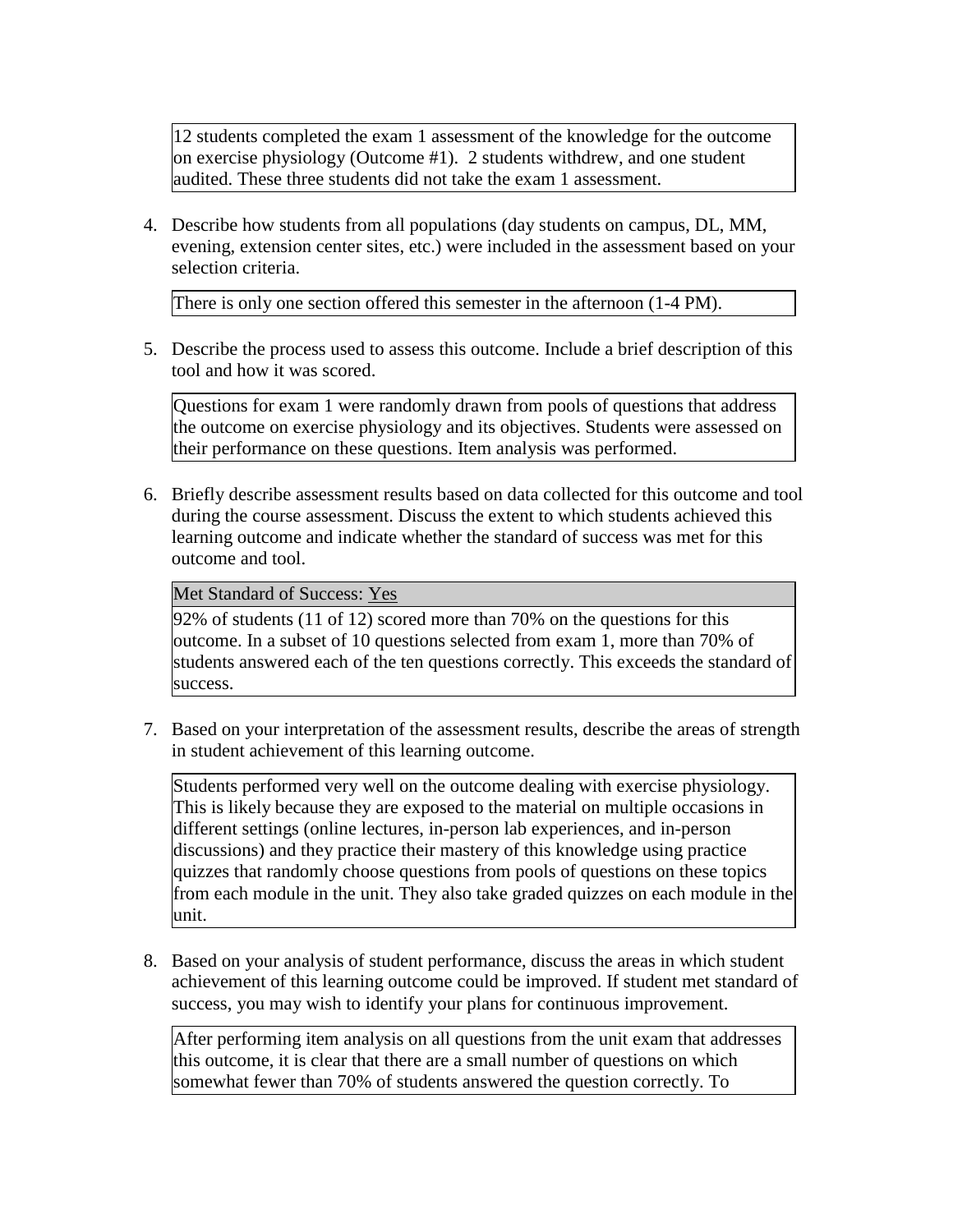diagnose the problem, additional item analyses will be performed on students from past semesters. From this research, questions will be judged as:

1. poor questions (solution: rewrite or discard the question)

2. good, but difficult questions (solution: emphasize these topics during the inclass discussion)

Outcome 2: Recognize the basic principles of motor learning

- Assessment Plan
	- o Assessment Tool: Departmentally designed questions
	- o Assessment Date: Winter 2009
	- o Course section(s)/other population: all
	- o Number students to be assessed: all
	- o How the assessment will be scored:
	- o Standard of success to be used for this assessment:
	- o Who will score and analyze the data:
- 1. Indicate the Semester(s) and year(s) assessment data were collected for this report.

| r'all (indicate years below) below) | Winter (indicate years) | SP/SU (indicate years)<br>below) |
|-------------------------------------|-------------------------|----------------------------------|
|                                     | 2015                    |                                  |

2. Provide assessment sample size data in the table below.

| # of students enrolled | # of students assessed |
|------------------------|------------------------|
|                        |                        |

3. If the number of students assessed differs from the number of students enrolled, please explain why all enrolled students were not assessed, e.g. absence, withdrawal, or did not complete activity.

Only 11 students completed exam 4. Two students withdrew from the course, one decided to audit, and one failed to complete the exam and received a zero on the exam and an F in the course (although she continued to attend all semester).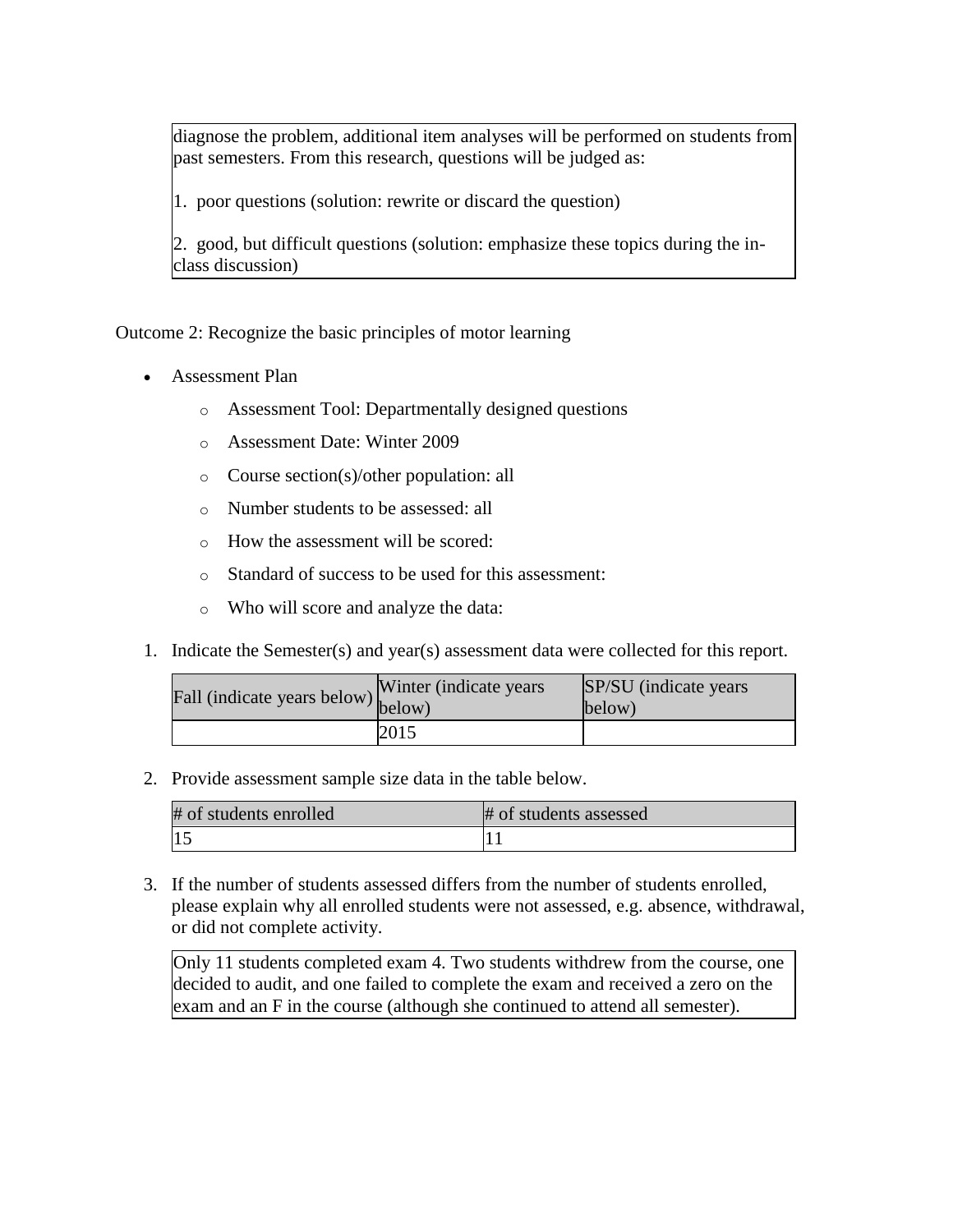4. Describe how students from all populations (day students on campus, DL, MM, evening, extension center sites, etc.) were included in the assessment based on your selection criteria.

Only one section was offered in the afternoon. All students in that section who took exam 4 were assessed.

5. Describe the process used to assess this outcome. Include a brief description of this tool and how it was scored.

Exam 4 randomly chooses questions from pools of questions in the motor learning unit. Students were assessed on their perfomance on these questions. Item analysis was performed.

6. Briefly describe assessment results based on data collected for this outcome and tool during the course assessment. Discuss the extent to which students achieved this learning outcome and indicate whether the standard of success was met for this outcome and tool.

Met Standard of Success: Yes

91% of students (10 of 11) scored at least 70% on exam 4 (motor learning unit). In a subset of 10 questions, more than 70% of students answered correctly on each of the ten questions. This exceeds the standard of success.

7. Based on your interpretation of the assessment results, describe the areas of strength in student achievement of this learning outcome.

Students performed very well on the outcome dealing with motor learning. This is likely because they are exposed to the material on multiple occasions in different settings (online lectures, in-person lab experiences, and in-person discussions) and they practice their mastery of this knowledge using practice quizzes that randomly choose questions from pools of questions on these topics from each module in the unit. They also take graded quizzes on each module in the unit.

8. Based on your analysis of student performance, discuss the areas in which student achievement of this learning outcome could be improved. If student met standard of success, you may wish to identify your plans for continuous improvement.

After performing item analysis on all questions from the unit exam that addresses this outcome, it is clear that there are a small number of questions on which somewhat fewer than 70% of students answered the question correctly. To diagnose the problem, additional item analyses will be performed on students from past semesters. From this research questions will be judged as:

1. poor questions (solution: rewrite or discard the question)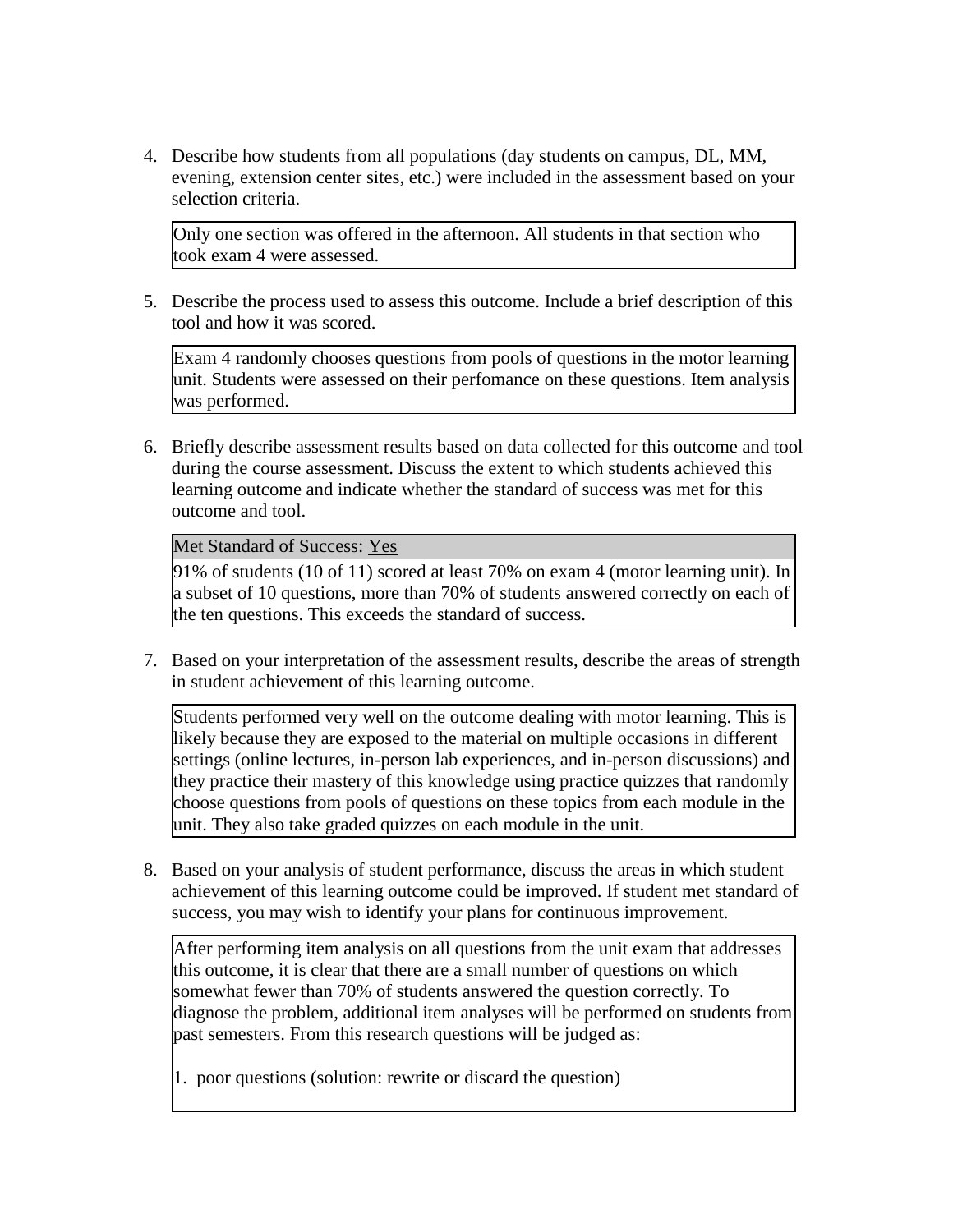2. good, but difficult questions (solution: emphasize these topics during the inclass discussion)

Outcome 3: Identify the basic principles of biomechanics

- Assessment Plan
	- o Assessment Tool: Departmentally designed questions
	- o Assessment Date: Winter 2009
	- o Course section(s)/other population: all
	- o Number students to be assessed: all
	- o How the assessment will be scored:
	- o Standard of success to be used for this assessment:
	- o Who will score and analyze the data:
- 1. Indicate the Semester(s) and year(s) assessment data were collected for this report.

| Fall (indicate years below) below) | Winter (indicate years) | <b>SP/SU</b> (indicate years)<br>below) |
|------------------------------------|-------------------------|-----------------------------------------|
|                                    | 2015                    |                                         |

2. Provide assessment sample size data in the table below.

| # of students enrolled | # of students assessed |
|------------------------|------------------------|
| $ 15\rangle$           |                        |

3. If the number of students assessed differs from the number of students enrolled, please explain why all enrolled students were not assessed, e.g. absence, withdrawal, or did not complete activity.

11 students took exam 3 (biomechanics unit). 2 students withdrew, 1 student chose audit status and did not take exam 3, and one student failed to take exam 3 and received a zero on the exam and an F in the course (although the student continued to attend all semester).

4. Describe how students from all populations (day students on campus, DL, MM, evening, extension center sites, etc.) were included in the assessment based on your selection criteria.

Only one section is offered (afternoon) during the winter semester. All students who took exam 3 (biomechanics unit) were assessed.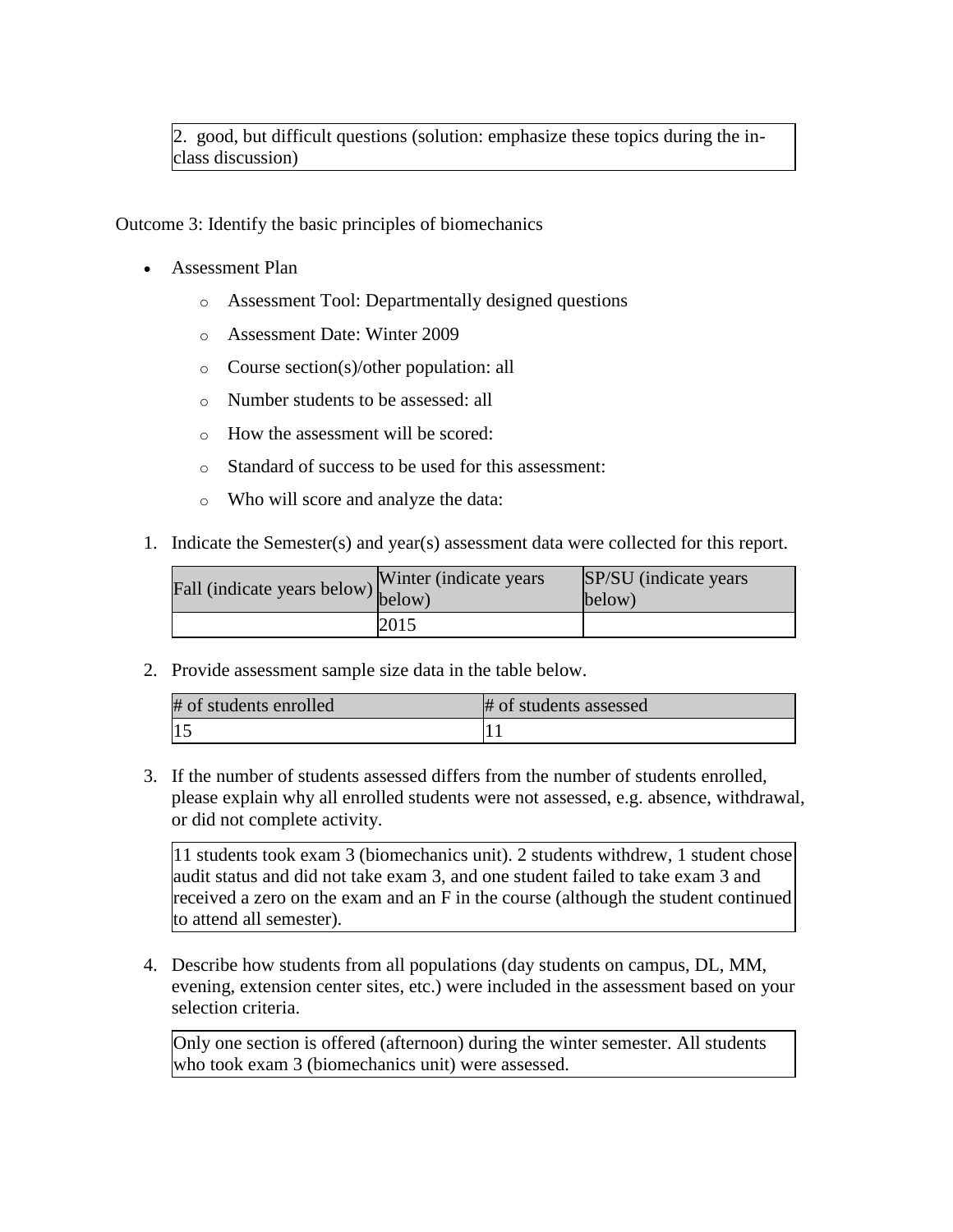5. Describe the process used to assess this outcome. Include a brief description of this tool and how it was scored.

Biomechanics questions were randomly drawn from pools of biomechanics questions and included in exam 3. Item analysis was performed.

6. Briefly describe assessment results based on data collected for this outcome and tool during the course assessment. Discuss the extent to which students achieved this learning outcome and indicate whether the standard of success was met for this outcome and tool.

Met Standard of Success: Yes

11 students completed exam 3 that included questions from the biomechanics unit. 100% of these students (11 of 11) scored at least 70% on the questions covering biomechanics. On a subset of 10 questions from the biomechanics unit exam, more than 70% of students who took the exam answered each of the 10 questions correctly.

7. Based on your interpretation of the assessment results, describe the areas of strength in student achievement of this learning outcome.

Students performed very well on the outcome dealing with biomechanics. This is likely because they are exposed to the material on multiple occasions in different settings (online lectures, in-person lab experiences, and in-person discussions) and they practice their mastery of this knowledge using practice quizzes that randomly choose questions from pools of questions on these topics from each module in the unit. They also take graded quizzes on each module in the unit.

8. Based on your analysis of student performance, discuss the areas in which student achievement of this learning outcome could be improved. If student met standard of success, you may wish to identify your plans for continuous improvement.

After performing item analysis on all questions from the unit exam that address this outcome, it is clear that there are a small number of questions on which somewhat fewer than 70% of students answered the question correctly. To diagnose the problem, additional item analyses will be performed on students from past semesters. From this research questions will be judged as:

1. poor questions (solution: rewrite or discard the question)

2. good, but difficult questions (solution: emphasize these topics during the inclass discussion)

Outcome 4: Create a career plan with multiple endpoints by identifying career options.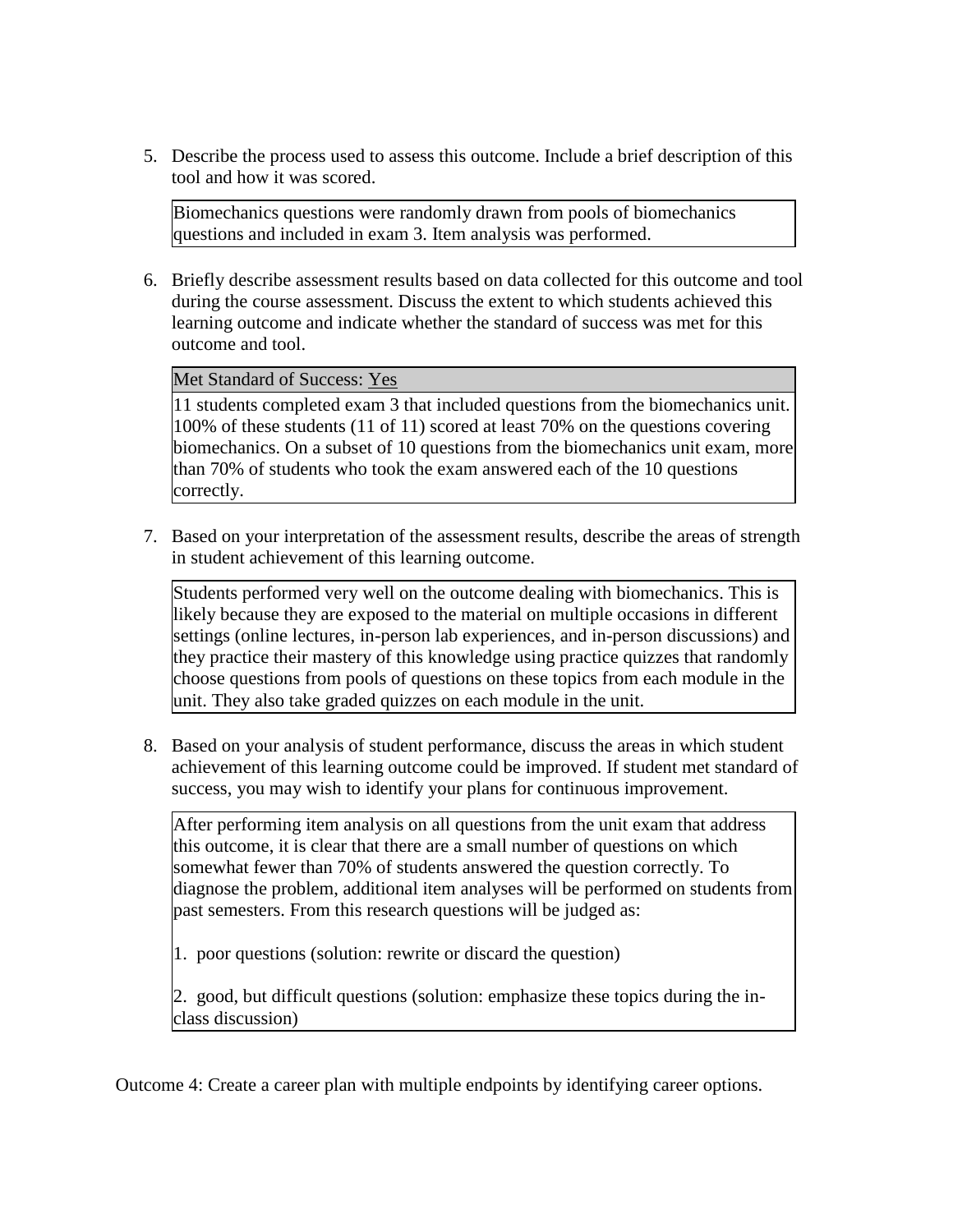- Assessment Plan
	- o Assessment Tool: Career Plan
	- o Assessment Date: Winter 2009
	- o Course section(s)/other population: all
	- o Number students to be assessed: random subset of 10 career plans
	- o How the assessment will be scored:
	- o Standard of success to be used for this assessment:
	- o Who will score and analyze the data:
- 1. Indicate the Semester(s) and year(s) assessment data were collected for this report.

| Fall (indicate years below) below) | Winter (indicate years) | SP/SU (indicate years)<br>below) |
|------------------------------------|-------------------------|----------------------------------|
|                                    | 2015                    |                                  |

2. Provide assessment sample size data in the table below.

| # of students enrolled | # of students assessed |
|------------------------|------------------------|
|                        |                        |

3. If the number of students assessed differs from the number of students enrolled, please explain why all enrolled students were not assessed, e.g. absence, withdrawal, or did not complete activity.

11 students completed the career plan assignment. 2 students withdrew, 1 student changed to audit status and did not complete the assignment, and 1 student failed to complete the assignment and received a zero on the assignment and an F in the course (although this student continued to attend all semester).

4. Describe how students from all populations (day students on campus, DL, MM, evening, extension center sites, etc.) were included in the assessment based on your selection criteria.

Only one afternoon section of BIO 110 was offered in winter semester. All students in this section were assessed.

5. Describe the process used to assess this outcome. Include a brief description of this tool and how it was scored.

Students were evaluated using a grading rubric (attached).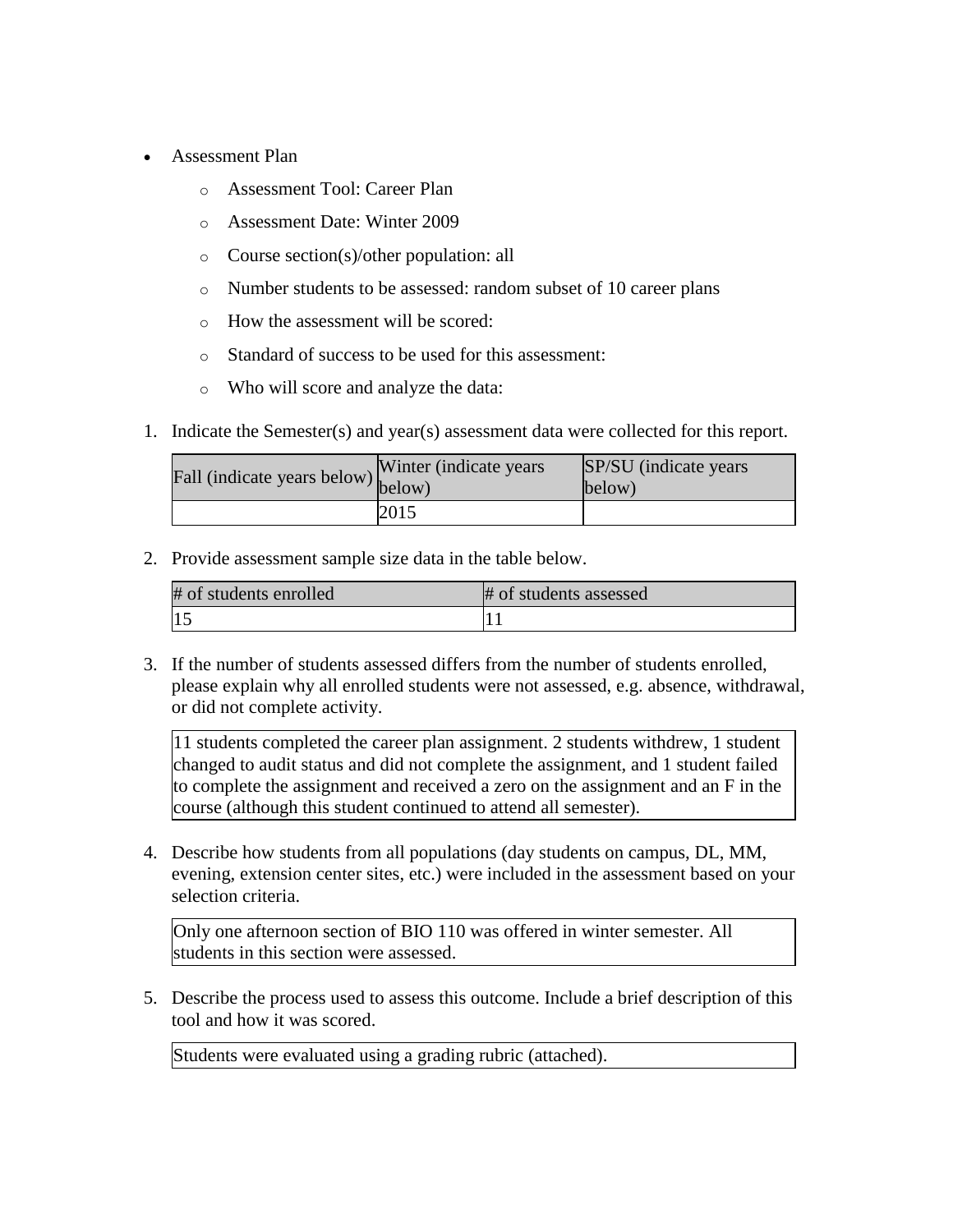6. Briefly describe assessment results based on data collected for this outcome and tool during the course assessment. Discuss the extent to which students achieved this learning outcome and indicate whether the standard of success was met for this outcome and tool.

#### Met Standard of Success: Yes

10 of 11 (91%) students that completed the career plan earned a grade of 75% or better. The one student who did not earned a grade of 73%. This student was given an opportunity to revise the career plan, but did not.

7. Based on your interpretation of the assessment results, describe the areas of strength in student achievement of this learning outcome.

Students find this assignment to require a great deal of effort. They often turn in a paper that has several glaring deficiencies. They are given an opportunity to resubmit a revised version. If the revised version rectifies the deficiencies, their grades are adjusted accordingly. Therefore, this assignment is a learning experience on multiple occasions. First they learn about their target careers as they prepare the assignment. Then they learn about writing, organization, attention to detail, and additional information as they revise the paper. Finally, they learn from others when each of them presents a summary of their Career Plan to the class.

8. Based on your analysis of student performance, discuss the areas in which student achievement of this learning outcome could be improved. If student met standard of success, you may wish to identify your plans for continuous improvement.

The instructions for the assignment are very explicit. Any student who completes the assignment will necessarily learn much about the three careers they investigate. Because they choose the careers, the career plan is of interest to them and is useful to them beyond this course. This is likely one reason that the success rate of this project is high. My experience anecdotally from the many semesters that I have given this assignment, is that the more often I discuss aspects of it in class, give examples, and give them strong encouragement to get various parts started, the more successful they are. I believe that I have maximized the affect of using class time to explain and prod. One thing that could be added to improve this aspect to a greater extent would be to employ more reminder emails to encourage their progress on this very involved assignment.

#### **II. Course Summary and Action Plans Based on Assessment Results**

1. Describe your overall impression of how this course is meeting the needs of students. Did the assessment process bring to light anything about student achievement of learning outcomes that surprised you?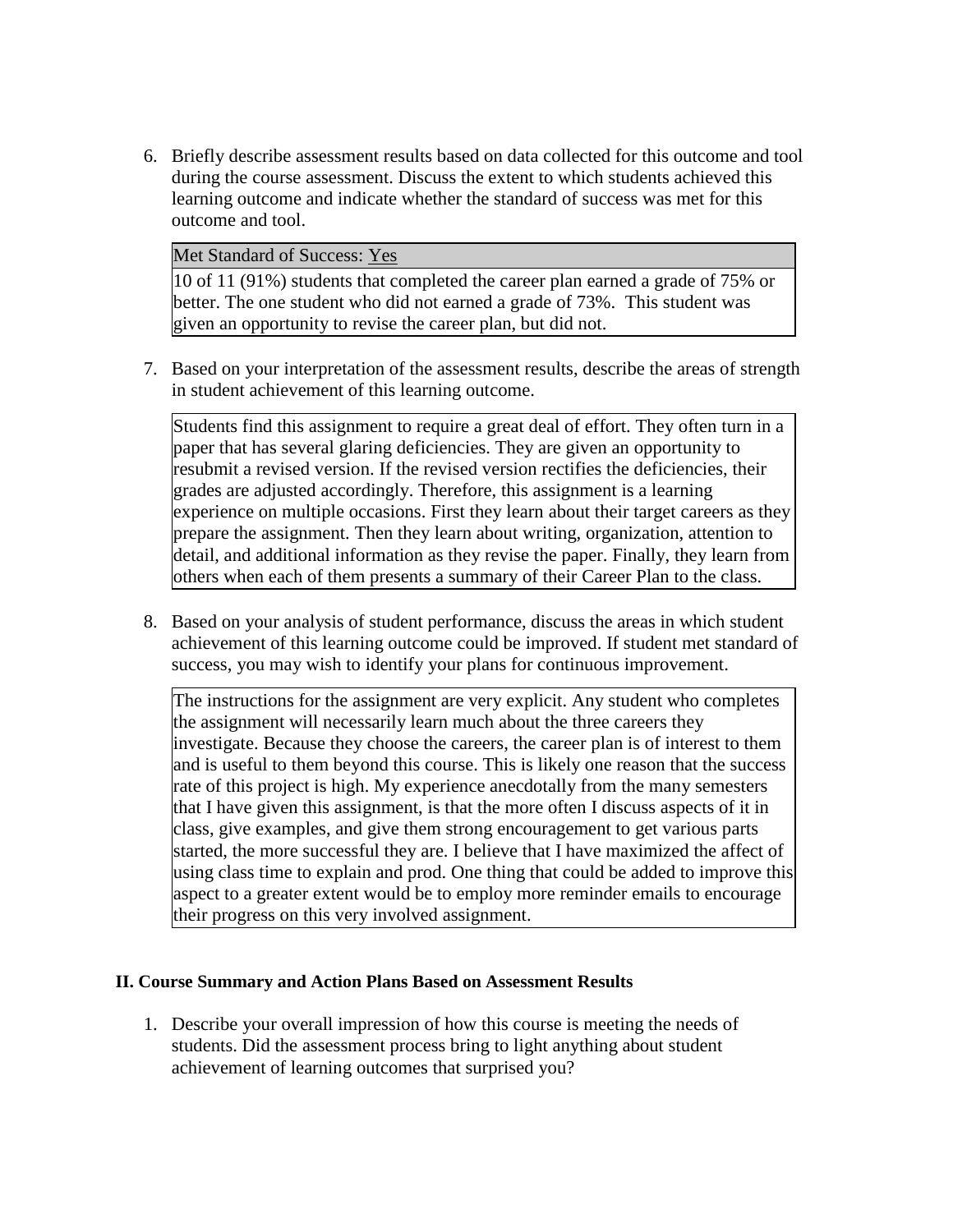In my view, the most important need that students in exercise science have is the need to understand the challenging job market for exercise science students. I believe (and the data herein support this belief) that the career plan assignment meets this need in crucial ways. First, it familiarizes them with the types of jobs are accessible to an exercise science student. Secondly, it asks them to investigate the academic, licensing, certification, and other requirements for the job. Third, it asks them to compare the lifestyle associated with the careers they investigate with the lifestyle they aspire to. Fourth, it provides them with practice in writing clearly and analytically, in organizing information, in documenting the sources of the information, and in producing an attractively formatted document. Finally, it asks them to examine various scenarios that are feasible if their chosen path becomes unavailable.

Another extremely important need that students have is to understand the process of science and how to evaluate information and judge how likely it is to be true. Embedded in each of the content areas are exercises that have them grapple with original research on that topic so that they appreciate the difficulties in ascertaining truth, and they begin to develop a strategy to evaluate the available information on a given topic. So while the knowledge imparted in each of the first three outcomes is important, it is secondary to the overall goal of teaching the process of science. The data contained herein suggests that we are successfully imparting knowledge in each of the three main content areas of exercise science. It is more difficult to judge how successful we are at teaching the process of science. Discussion board responses suggest that progress on this goal is made during the course of the semester, but it will be a continuing challenge to find ways to improve this ability and to better evaluate the success of our approaches.

2. Describe when and how this information, including the action plan, was or will be shared with Departmental Faculty.

This data will be shared with the department full-time faculty at a regular departmental meeting.

3.

Intended Change(s)

| <b>Intended Change</b> | Description of the<br>change | Rationale | Implementation<br>Date |
|------------------------|------------------------------|-----------|------------------------|
| No changes intended.   |                              |           |                        |

- 4. Is there anything that you would like to mention that was not already captured?
	- 5.

# **III. Attached Files**